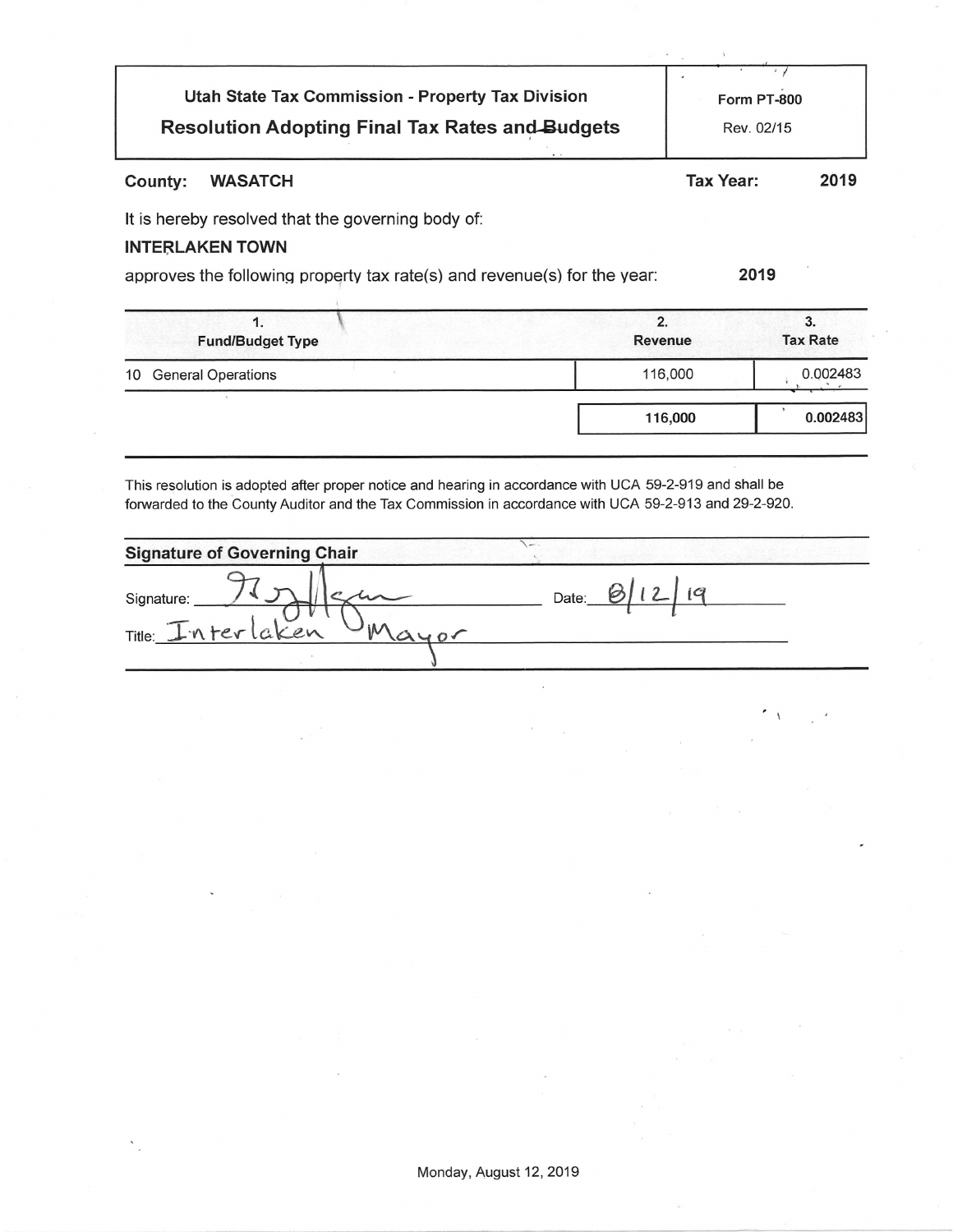



 4111 Old Main Hill Logan, UT 84322-4111 (435) 797-2931 (800) 822-8878 (435) 797-1582 Fax

#### Utah's Local Technical Assistance Program Washington www.utahltap.org

June 21, 2019

Bart Smith Interlaken Town Clerk

Dear Mr. Smith

This letter is in response to your request of the Utah Local Technical Assistance Program (LTAP) Center to assist in the development of a Transportation Asset Management System (TAMS) for the Town of Interlaken. The Utah LTAP Center has assisted many cities and counties in establishing such systems, and we are pleased to be of assistance to you and Interlaken.

You requested a cost estimate for the survey work of the city's road network. The principal activities covered in the work are as follows:

- A complete windshield distress survey of all road segments in the city's road network
- An assessment of needs and analysis of root causes of pavement deterioration
- Development of a recommended street preservation program covering preservation strategies and treatment costs
- Recommendation of a budget necessary to meet the city's road maintenance needs in maximizing the average service life of the road network
- Installation of the pavement management software (TAMS) and training of Public Works staff on use of the program

We have prepared the cost estimate covering the cited work for four (4.6) centerline miles of paved streets. The estimate comes to the amount of \$3,797.13. The attached table shows the breakdown of this estimate. This estimate takes into account that the GIS shapefiles are already available and that we will be completing the pavement condition survey only.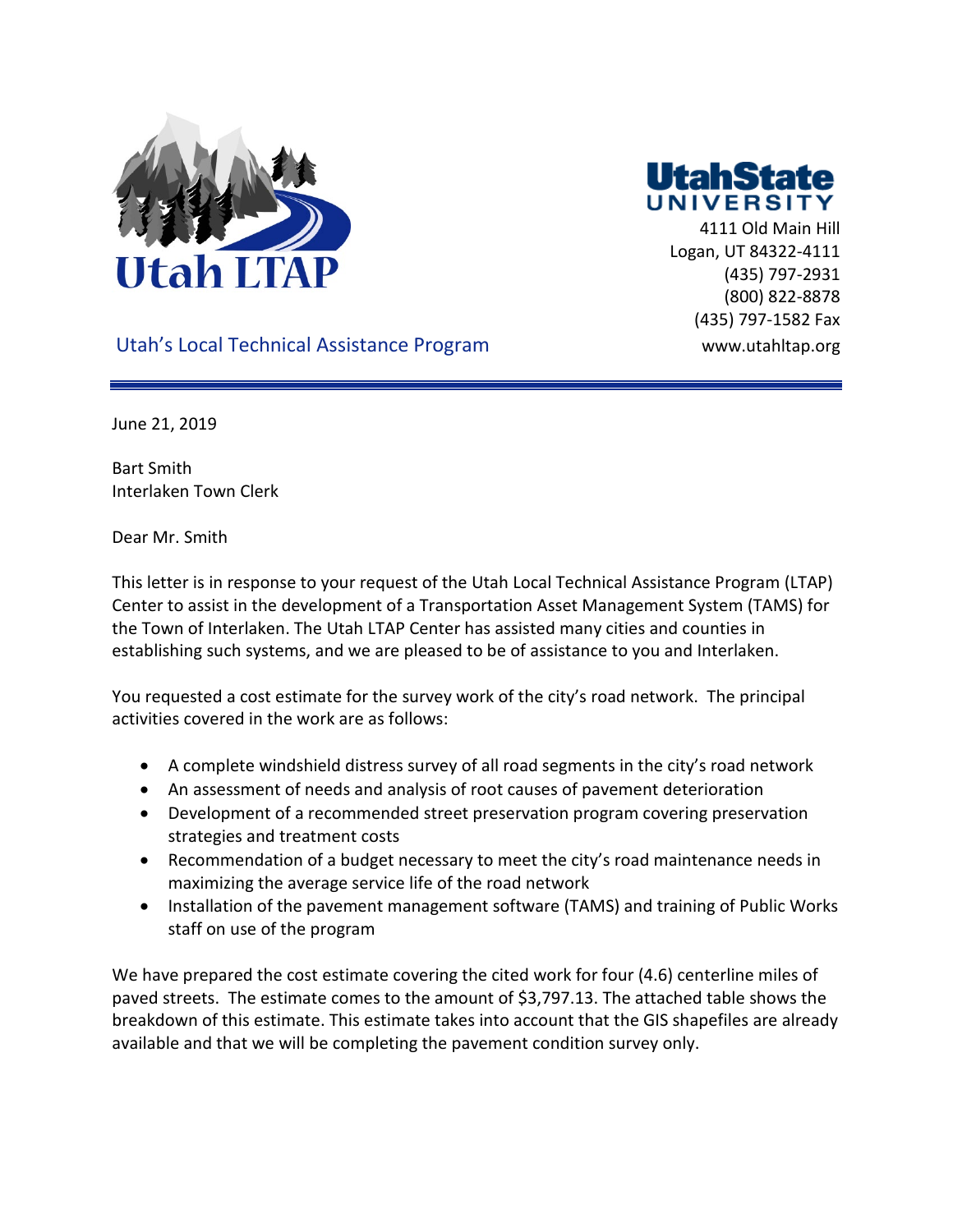The work we have done for most other cities has been accomplished under a letter of agreement for technical assistance on an estimated cost basis. If you have any questions or need clarification on the estimate, please contact us at 972-369-4547. Dalton Gaither is assigned to be the key field contact on the project. They will schedule a meeting with you prior to starting work and keep you apprised of the progress of the work.

We would like to discuss further the schedule of work as we anticipate being able to start in July of 2019.

A summary of the data can be presented to you and other city personnel upon an arranged date.

We appreciate the opportunity to be of continued service to you and the Town of Interlaken. We look forward to working with you on this project.

Sincerely yours,

Nick Jones, P.E. Director, Utah LTAP Center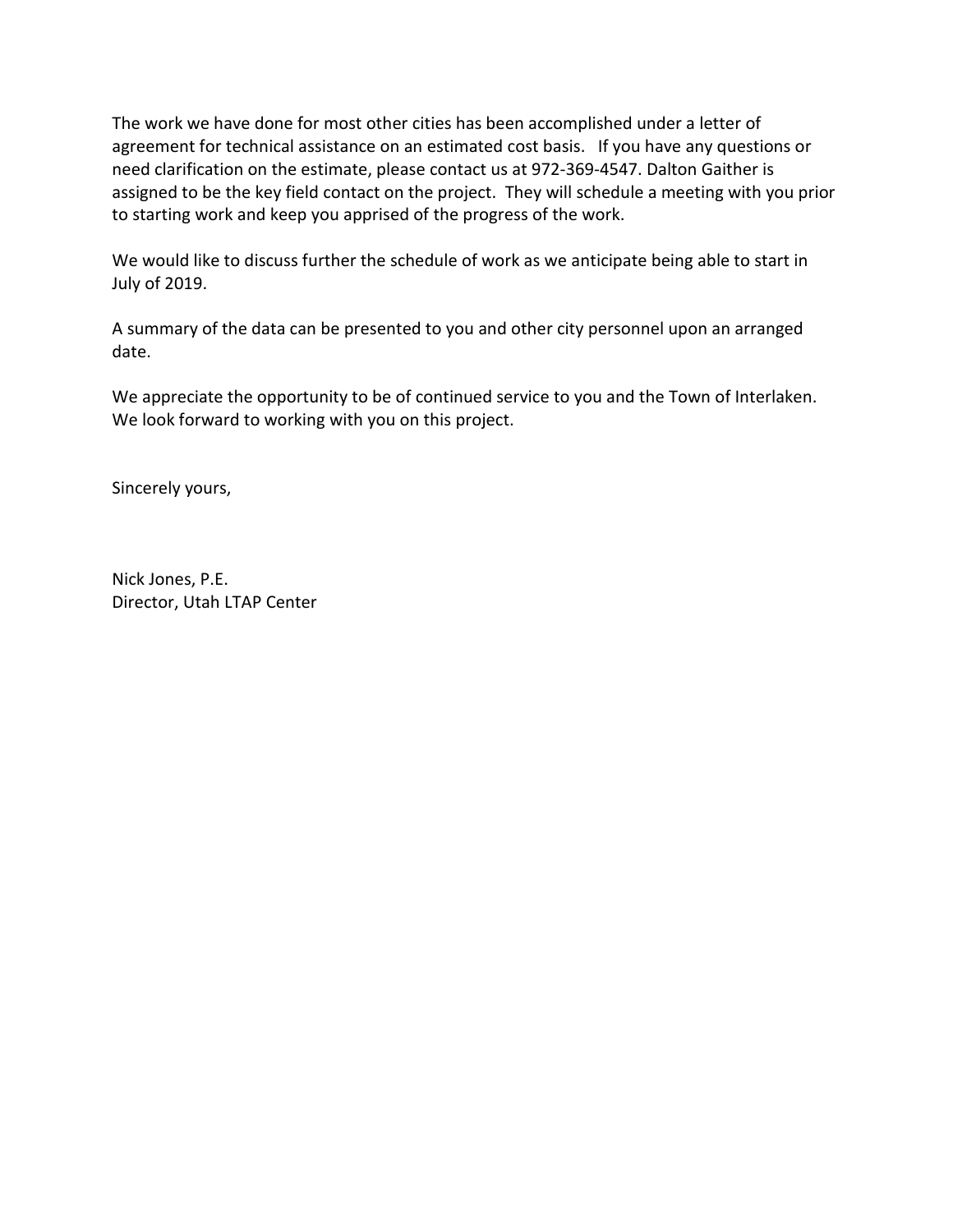## **Interlaken TAMS 2019**

Estimate

| Item                                             |    | Amount   |
|--------------------------------------------------|----|----------|
| <b>Travel (Vehicle)</b>                          | \$ | 977.85   |
| Equipment (Purchasing and maintaining survey     |    |          |
| and office equipment)                            | \$ | 1,000.00 |
| Personnel Hours (Preparation work, survey,       |    |          |
| and report)                                      | \$ | 1,324.00 |
|                                                  |    |          |
| <b>Sub Total</b>                                 | \$ | 3,301.85 |
| Indirect Cost - 15% (Office staff, training, and |    |          |
| software development)                            | Ś  | 495.28   |
|                                                  |    |          |
| otal                                             |    | 3,797.13 |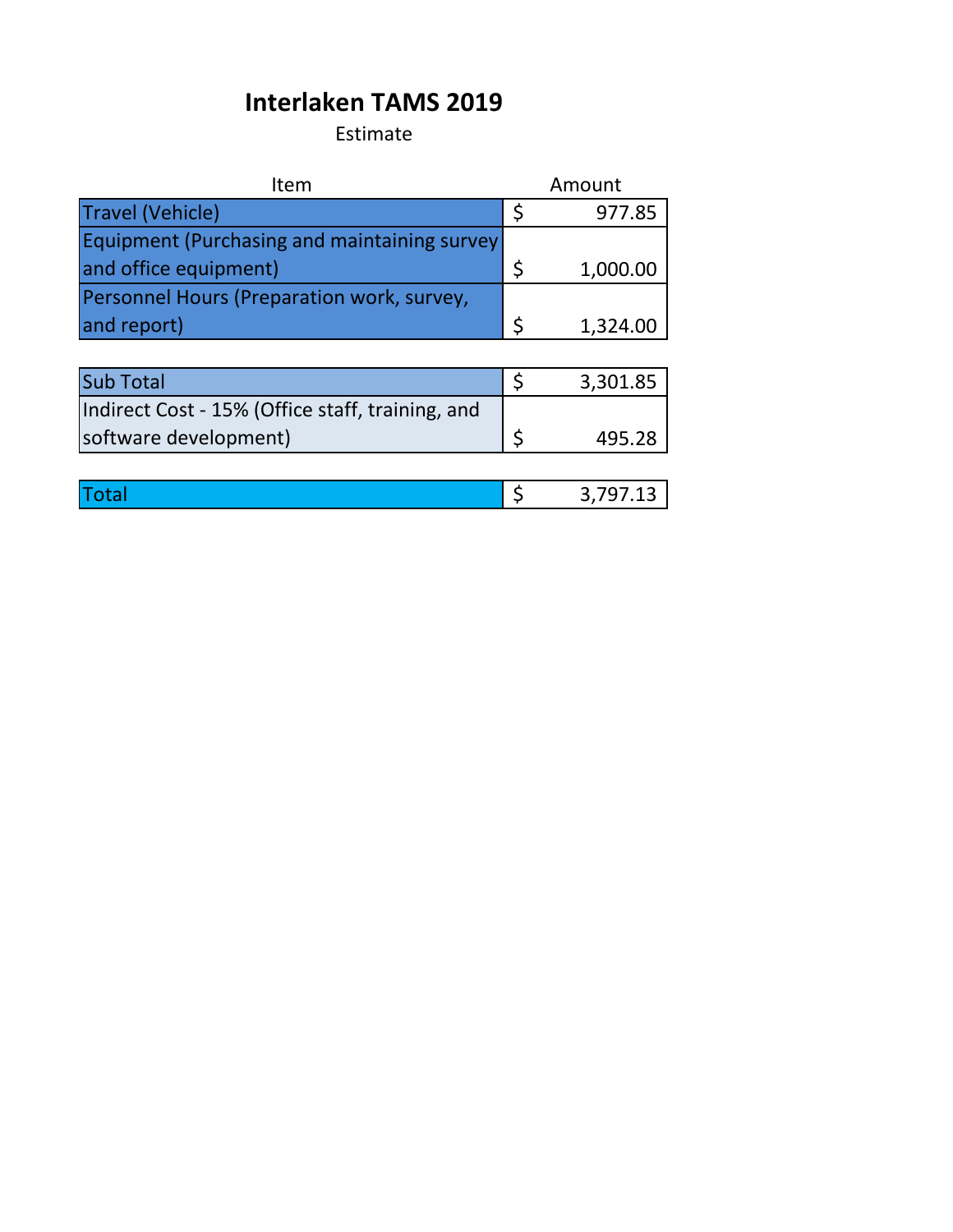| <b>Treatment Type</b>                         | <b>Maint. Category</b> | Cost per<br>sq yd | $\mathbf{0}$ | $1 - 3$        | $4 - 6$        | $7-9$          | $10 - 12$      | 13-15          | $16 - 18$      | 19-21          | Years            |
|-----------------------------------------------|------------------------|-------------------|--------------|----------------|----------------|----------------|----------------|----------------|----------------|----------------|------------------|
| <b>Crack Seal</b>                             | Routine                | \$0.45            | $\mathbf{0}$ | $\mathbf{0}$   | $\mathbf 0$    | $\mathbf{0}$   | $\mathbf{1}$   | $\overline{2}$ | $\overline{3}$ | $\overline{2}$ |                  |
| <b>Cold Patch</b>                             | Routine                | \$0.45            | $\mathbf{0}$ | $\mathbf{0}$   | $\mathbf 0$    | $\mathbf{0}$   | $\mathbf{0}$   | $\overline{0}$ | $\mathbf{0}$   | $\mathbf{0}$   |                  |
| Digout and Hot Patch                          | Routine                | \$0.68            | $\mathbf 0$  | $\mathbf{0}$   | $\mathbf 0$    | $\mathbf{0}$   | $\mathbf{0}$   | $\overline{0}$ | $\mathbf{0}$   | $\mathbf{0}$   |                  |
| High Perf. Cold Patch                         | Routine                | \$0.90            | $\mathbf 0$  | $\mathbf{0}$   | $\mathbf 0$    | $\mathbf 0$    | $\mathbf{0}$   | $\overline{0}$ | $\mathbf{0}$   | $\mathbf{0}$   |                  |
| Fog Coat                                      | Routine                | \$0.68            | $\mathbf{0}$ | $\mathbf{0}$   | $\mathbf 0$    | $\mathbf{1}$   | $\mathbf{1}$   | $\overline{2}$ | $\overline{2}$ | $\overline{2}$ | Mum              |
| High Mineral Asphalt Emulsion                 | Preventative           | \$1.80            | 0            | $\mathbf{0}$   | $\mathbf{0}$   | $\mathbf{1}$   | $\overline{2}$ | $\overline{3}$ | 5              | 5              | 9Ó               |
| Sand Seal                                     | Preventative           | \$0.98            | $\mathbf 0$  | $\Omega$       | $\mathbf 0$    | $\mathbf{1}$   | $\overline{2}$ | $\overline{2}$ | $\overline{2}$ | 2              |                  |
| Scrub Seal                                    | Preventative           | \$1.50            | $\mathbf 0$  | $\mathbf{1}$   | 3              | 5              | 5              | 5              | 5              | 5              | $\mathbf{a}$     |
| Single Chip Seal                              | Preventative           | \$1.95            | $\mathbf 0$  | $\mathbf{1}$   | $\overline{3}$ | 5              | 5              | 5              | 5              | 5              | $\mathbf \sigma$ |
| Slurry Seal                                   | Preventative           | \$2.63            | $\mathbf 0$  | $\mathbf{1}$   | 3              | 5              | 5              | 5              | 5              | 5              | ق                |
| Microsurfacing                                | Preventative           | \$3.60            | 0            | $\overline{2}$ | $\overline{3}$ | 5              | $\overline{7}$ | $\overline{7}$ | $\overline{7}$ | $\overline{7}$ | U)               |
| <b>Plant Mix Seal</b>                         | Rehabilitation         | \$8.40            | $\mathbf{0}$ | $\overline{3}$ | $\overline{4}$ | 5              | $\overline{7}$ | $\overline{7}$ | $\overline{7}$ | $\overline{7}$ | ₹                |
| Cold In-place Recycling (2 in with chip seal) | Rehabilitation         | \$7.50            | $\mathbf{0}$ | $\overline{3}$ | $\overline{4}$ | 5              | 6              | $\overline{7}$ | $\overline{7}$ | $\overline{7}$ |                  |
| Thin Hot Mix Overlay (<2 in)                  | Rehabilitation         | \$10.13           | $\mathbf{0}$ | $\overline{4}$ | 6              | $\overline{7}$ | $\overline{7}$ | $\overline{7}$ | $\overline{7}$ | $\overline{7}$ | eatm             |
| HMA (leveling) & Overlay (<2 in.)             | Rehabilitation         | \$11.25           | $\mathbf{0}$ | 4              | 6              | 8              | 8              | 8              | 8              | 8              | ent              |
| <b>Hot Surface Recycling</b>                  | Rehabilitation         | \$7.50            | $\mathbf{0}$ | $\overline{3}$ | 5              | $\overline{7}$ | 8              | 8              | 8              | 8              |                  |
| Rotomill & Overlay (<2 in)                    | Rehabilitation         | \$12.60           | $\mathbf{0}$ | $\overline{4}$ | $\overline{7}$ | 8              | 8              | 8              | 8              | 8              | adds             |
| Cold In-place Recycling (2/2 in.)             | Reconstruction         | \$15.45           | 15           | 15             | 15             | 15             | 15             | 15             | 15             | 15             |                  |
| Thick Overlay (3 in.)                         | Reconstruction         | \$15.00           | 12           | 12             | 12             | 12             | 12             | 12             | 12             | 12             | $\overline{5}$   |
| Rotomill & Thick Overlay (3 in.)              | Reconstruction         | \$16.50           | 12           | 12             | 12             | 12             | 12             | 12             | 12             | 12             | <b>RS1</b>       |
| Base Repair \Pavement Replacement             | Reconstruction         | \$18.00           | 16           | 16             | 16             | 16             | 16             | 16             | 16             | 16             |                  |
| Cold Recycling & Overlay (3/3 in.)            | Reconstruction         | \$16.73           | 14           | 14             | 14             | 14             | 14             | 14             | 14             | 14             |                  |
| Full Depth Reclamation& Overlay (3/3 in.)     | Reconstruction         | \$19.88           | 20           | 20             | 20             | 20             | 20             | 20             | 20             | 20             |                  |
| Base/Pavement Replacement (3/3/6 in.)         | Reconstruction         | \$28.50           | 20           | 20             | 20             | 20             | 20             | 20             | 20             | 20             | Ŵ                |

#### **<-------------- Current remaining RSL - road surface life in years --------------->**

**\*Fit the current RSL into a category along the top row and then move downward to the applied treatment to find the additional RSL that will be achieved from the selected treatment.**

(2/2 in.) Means 2" overlay with 2" recycle HMA - Hot Mix Asphalt (3/3/6) Means 3" HMA over 3" Road Base over 6" Hard Base

Ideal road maintenance program is highlighted in the yellow area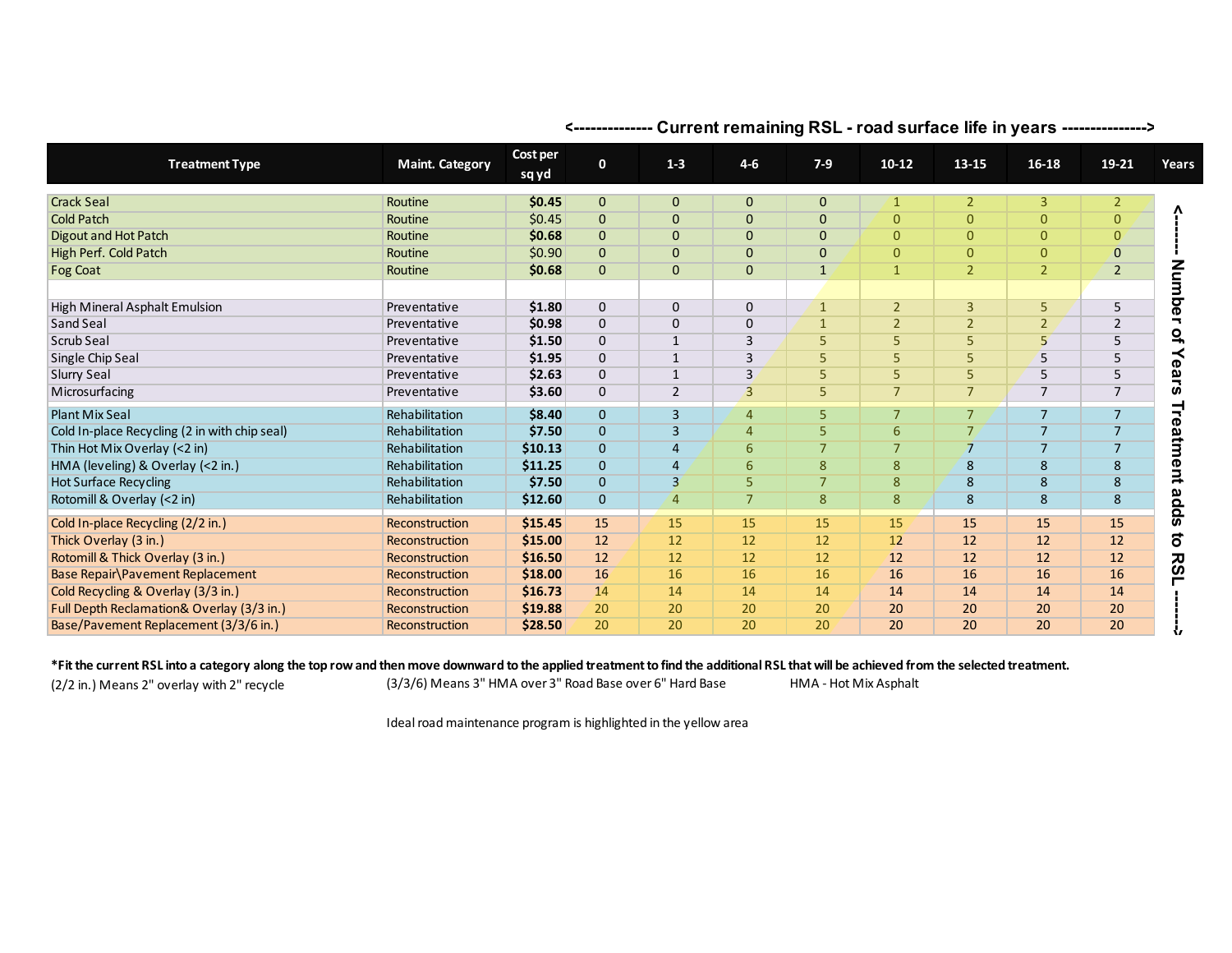### **FY2019 Water Revenue Summary**

| <b>Water Revenue Category</b> | FY2019 Budgeted | <b>FY2019 Collected</b> |            |  |
|-------------------------------|-----------------|-------------------------|------------|--|
| <b>Base Water Fees</b>        | 157,721.00      |                         | 159,204.00 |  |
| Overage Fees                  | 8,000.00        |                         | 10,330.59  |  |
| Late Fees                     | 250.00          |                         | 525.00     |  |
| New Owner Transfer Fee        |                 |                         | 150.00     |  |
| <b>Past Due Balances</b>      |                 |                         | 1,280.05   |  |
| Tota                          | 165,971.00      |                         | 171,489.64 |  |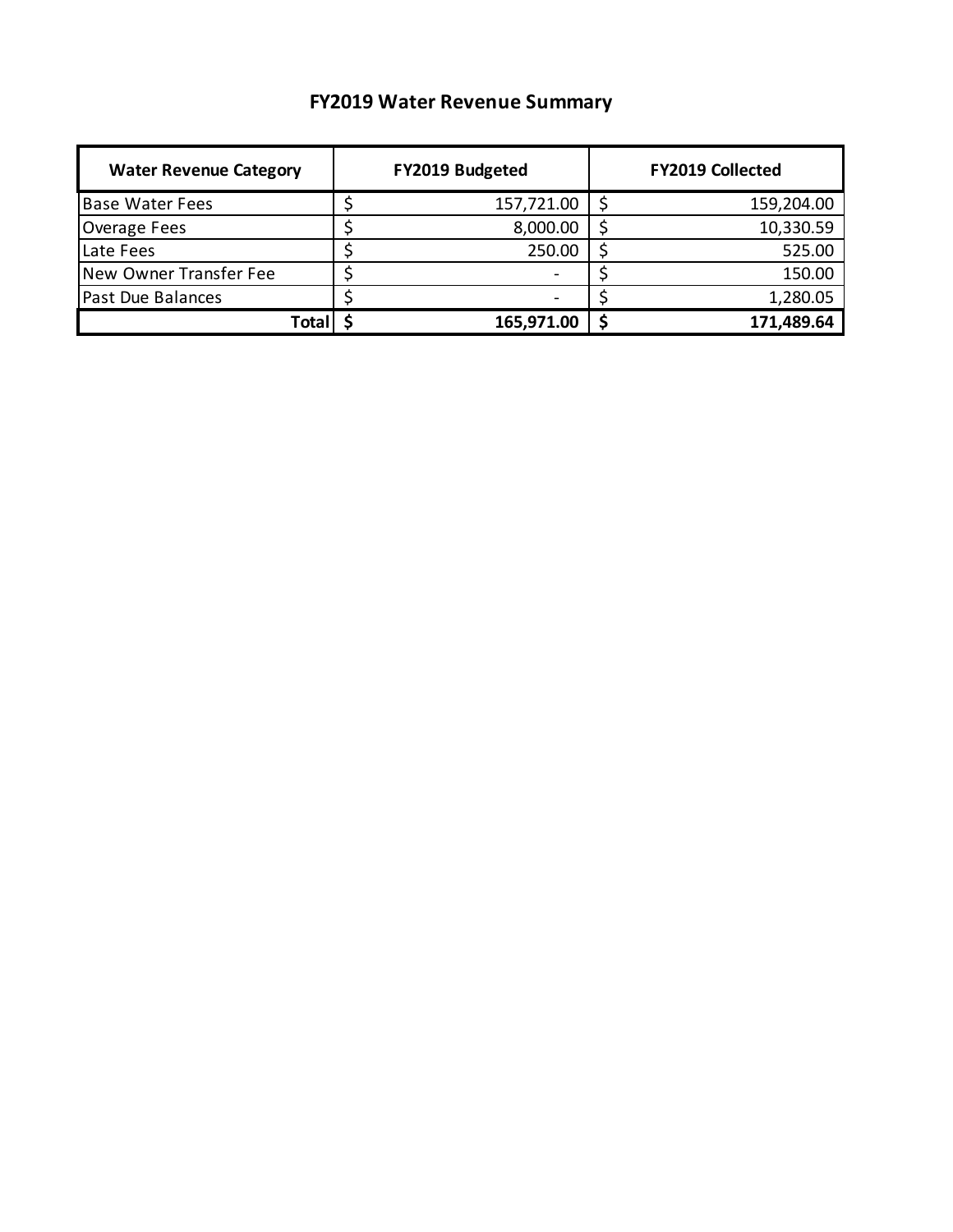

Interlaken Town P.O. Box 1256 Midway, UT 84049 (435) 565-3812

July 26, 2019

Cynthia Oliver PO Box 776 Midway, UT 84049

#### Re: **NOTICE OF VIOLATION INTERLAKEN MUNICIPAL CODE SEC. 9.05.090**

Dear Cynthia,

This notice is to inform you that your property is currently in violation of Interlaken Town Code Section 9.05.090. On July 2, 2019 I inspected your property and observed dirt and gravel debris that has washed down your driveway, off your property and onto St. Moritz Rd. This debris creates a safety concern and presents a hazard for cars, pedestrians, and bicyclists travelling on this public road. I have enclosed photographs of the debris that has washed off your property and onto the road.

As the owner of record of this property, you are required to bring the property into compliance within 14 days of receiving this notice. You are required to clean up the St. Moritz surface of all gravel and dirt debris originating from your property on or before August 9, 2019. If the roadway is not cleared of debris by this date, you will be subject to the fines and penalties specified in Title 09 of the Town Code. The town is also notifying you that you must take measures to prevent debris from flowing off your property onto the road in the future. A plan for these prevention measures must be submitted to the town council and approved by the town's engineering firm, Epic Engineering. If you fail to take measures to prevent debris from flowing onto the road in the future you will be responsible for additional cleanups. Additionally, if you fail to install measures to prevent future violations, the Town may install measures to prevent and/or abate debris from flowing onto the road. If the Town elects to install preventative measures, you be responsible for the costs incurred by the Town for installing measures to prevent future violations. You also may be subject to additional fines and penalties.

For your convenience, I have included the Town Code section(s) you are currently violating, the enforcement procedures, and the code explaining your right to request an administrative hearing regarding the current violation.

#### **Section 9.05.090 Mud, Dirt, Materials, and Debris on Public Roads**

A. Clean up Required. Any person or entity that tracks, spills, deposits, discharges or drops any mud, dirt, debris, or other material on a public road or a public right-of-way within the Town must remove the mud, dirt, debris, or other material by the end of the work day on which it was left on the road or right-of-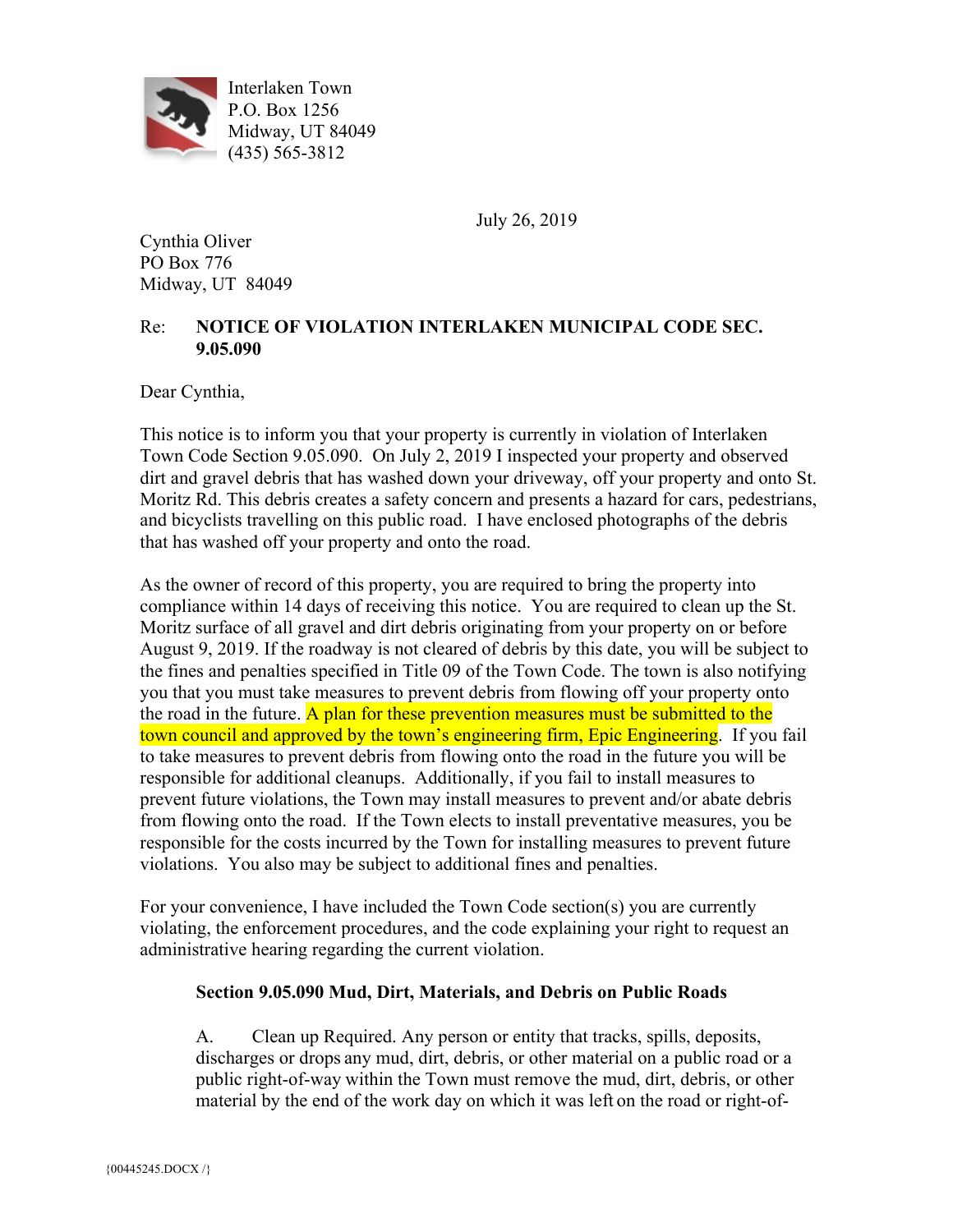way. Failure to do so shall be a violation of this ordinance and shall also be considered a nuisance that may be enforced and/or abated pursuant to Town ordinance. The requirement to clean mud, dirt, debris, or other material from roads and the right-of-way applies regardless of whether or not the responsible parties are acting pursuant to a Site Disturbance Permit.

B. Responsible Parties. The following people and entities shall be considered to be responsible parties for the purpose of enforcing this Section:

1. Driver. The driver and the owner of the vehicle leaving the mud, dirt, debris, or other material; and

2. General Contractor. The general contractor or owner in charge of the job site from which the mud, dirt, debris, or other material came.

#### *3. The property owner.*

C. Possible Remedies. The Town may avail itself of any of the following non-exclusive remedies to enforce this Section if the mud, dirt, debris, or other material is not removed as required herein:

1. Road Damage Deposit. The Town may clean (or may hire an independent contractor to clean) the mud, dirt, debris, or other material, and may deduct the cost of the cleanup, plus an administrative charge in an amount set by resolution of the Town Council, from the Road Damage Deposit for the job site from which the mud, dirt, debris. or other material came.

#### *2. Nuisance Abatement. The violation may be treated as a nuisance under Town of Interlaken lawand prosecuted accordingly.*

#### **Section 9.05.100 Violations and Enforcement**

A. The violation of any of the provisions of this Chapter shall be a Class C misdemeanor. Each day that a violation occurs shall constitute a separate offense.

B. Violators of this Chapter are also subject to any penalties that may be imposed by the State of Utah, under authority of the Utah Water Quality Act, of the Utah Code.

C. In addition to any criminal fines and/or penalties which may be assessed for a violation of this Chapter, the Town shall have the right to issue a stop work order or to install and/or maintain appropriate erosion and sediment control measures, or perform cleanup of any debris or removal of materials from Town roads or rights-of-way of any site which is required to have such measures in the event that construction activity is commenced or continued without such measures having been installed as required by this Chapter. The Town shall have the right to have such measures installed, done or maintained by Town personnel or to hire a private contractor to perform such work and the contractor and/or the property owner shall be liable for any and all expenses related to performing such work plus a 25 percent penalty charge. The Town may assess said charges against the bond posted by the contactor and/or property owner.

D. Violators of this Chapter may also be subject to prosecution, fines and penalties from the State of Utah and the United States Environmental Protection Agency.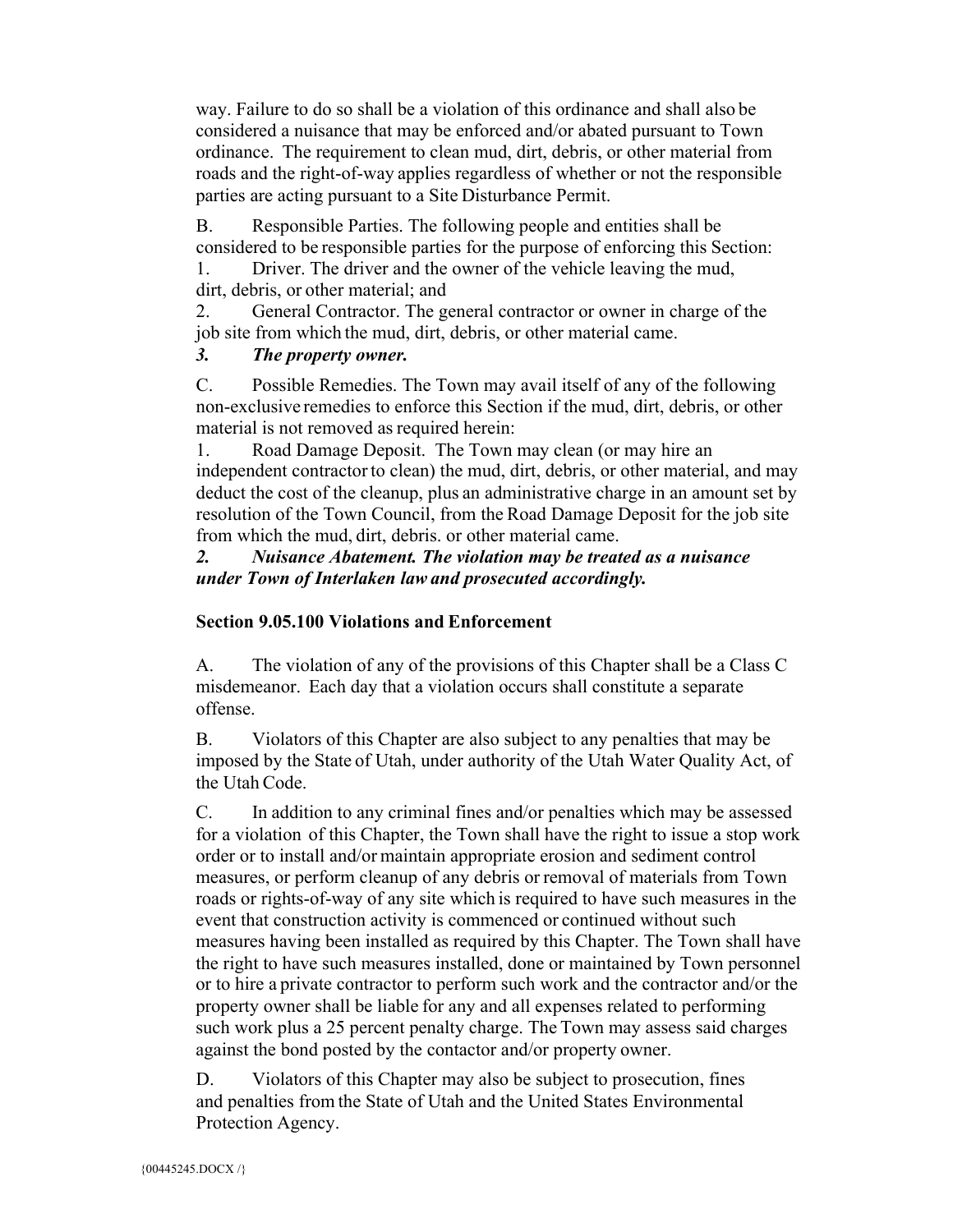The complete text of Title 09, "Building and Construction" can be viewed online at: http://www.town-of-interlaken.com/documents-02

#### **Section 2.09.050 Response to Notice of Violation and Request for Hearing**

A person who receives a Notice of Violation has a right to an administrative hearing. To receive a hearing, the alleged violator must request a hearing in writing. The request for hearing must be received by the Town before the end of the tenth business day after the person's receipt of, or posting or publication of, the Notice of Violation. If no written request for hearing is received by the Town within this time, the allegation in the Notice of Violation will be deemed by the Town to be true and to be the final administrative order of the Town on the matter, the right to administrative appeal will be waived, and penalties and enforcement measures will be imposed.

A complete list of the Town's code enforcement procedures can be found at https://www.town-of-interlaken.com/documents-02. Refer to Title 02, Municipal Government, Chapter 2.09, Enforcement Procedures and Administrative Hearings

To request a hearing, please email me at interlakenclerk@gmail.com, or mail a letter requesting an administrative hearing within ten business days of receiving this notice to:

Interlaken Town Clerk PO Box 1256 Midway, UT. 84049

Please feel free to contact me directly if you have any questions regarding this notice. Thank you for your consideration in this matter.

Bart Smith Interlaken Town Clerk

4818-4422-4113, v. 1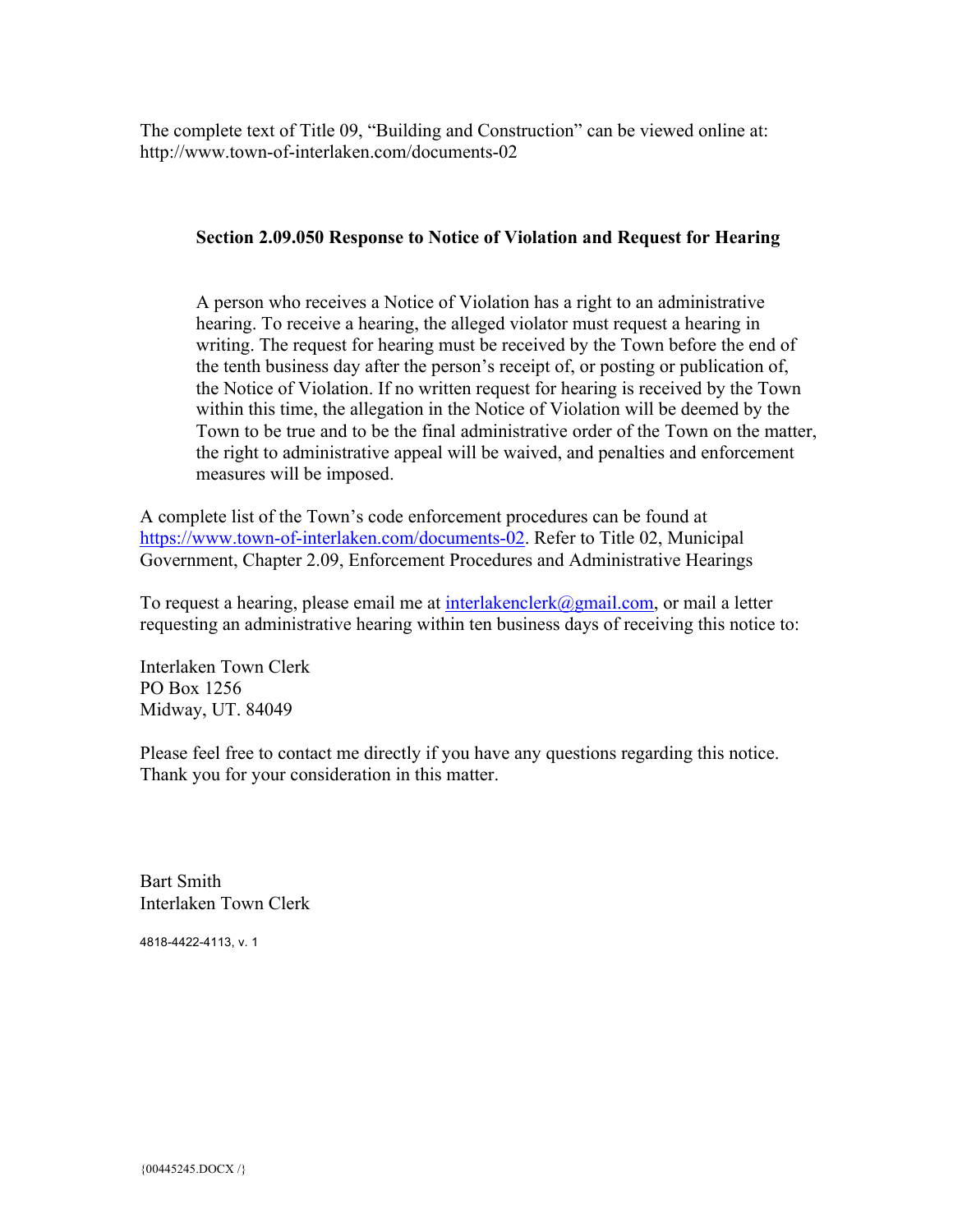# Interlaken Town Permit Report Thru 2019-07-12

**To:** Interlaken Planning Commission

**From:** Epic Engineering (Joe Santos)

#### General Comments:

#### 1. Meeting(s)

1.1. Town Commission Meeting

#### 2. Key Task(s)

- 2.1. Approval of Permit Requests
- 2.2. Update members of outstanding permits

#### 3. Key Schedule(s)

3.1. N/A

#### 4. Item(s)

4.1. N/A



Interlaken Town Permit Report Report Page 1 of 8 July 12, 2019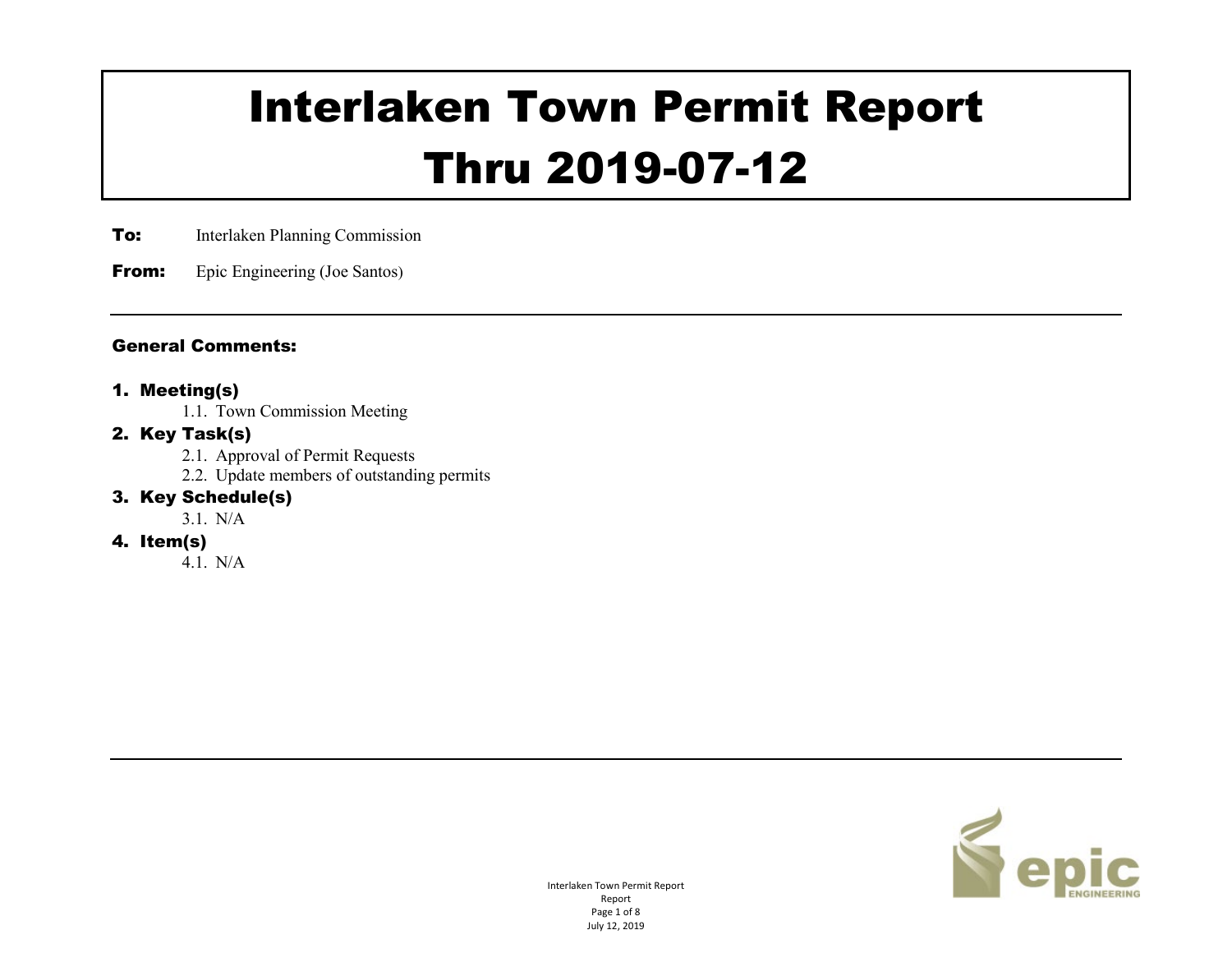| Project /<br>Task(s) | <b>Description</b>                   | <b>Initiation</b><br><b>Date</b> | <b>Status</b>                                                                                                                                                                                                                                                                                                                                                                                                                                                                                                                                                                                                                          | Responsible<br>Party | Projected<br>Completion<br><b>Date</b> | <b>Completion</b><br><b>Date</b> |
|----------------------|--------------------------------------|----------------------------------|----------------------------------------------------------------------------------------------------------------------------------------------------------------------------------------------------------------------------------------------------------------------------------------------------------------------------------------------------------------------------------------------------------------------------------------------------------------------------------------------------------------------------------------------------------------------------------------------------------------------------------------|----------------------|----------------------------------------|----------------------------------|
|                      | <b>Modified/Changed Dates in Red</b> |                                  | <b>Required/Requested Information in Orange</b>                                                                                                                                                                                                                                                                                                                                                                                                                                                                                                                                                                                        |                      | <b>Completed/Old Tasks in Grey</b>     |                                  |
| 16IKB002             | Lot 115- Howard Residence            |                                  |                                                                                                                                                                                                                                                                                                                                                                                                                                                                                                                                                                                                                                        |                      |                                        |                                  |
|                      | <b>Building Permit</b>               |                                  | Approved and issued 6/29/2016                                                                                                                                                                                                                                                                                                                                                                                                                                                                                                                                                                                                          | Epic                 |                                        | 6/29/2016                        |
|                      | Stop Order                           |                                  | Issued stop order due to missing<br>dumpster and porta-potty.                                                                                                                                                                                                                                                                                                                                                                                                                                                                                                                                                                          | Epic                 |                                        |                                  |
|                      | Stop Order Lifted                    |                                  | Issues resolved and work to resume.                                                                                                                                                                                                                                                                                                                                                                                                                                                                                                                                                                                                    | Epic                 |                                        |                                  |
|                      | Inspections                          |                                  | 8/8/2016 Initial Inspections<br>10/11/2016 Underslab Plumbing                                                                                                                                                                                                                                                                                                                                                                                                                                                                                                                                                                          |                      |                                        | 8/8/2016<br>10/11/2016           |
|                      | Update                               |                                  | 9/15/17 Framed, Windows installed.<br>No electricity in house, waiting for Heber<br>Power.<br>Waiting on permission from neighbors to<br>dig trench for powerline.<br>11/6/17 Called for Update, no answer.<br>11/21/17 Porta-potty concerns, will use Connor's<br>porta-potty.<br>01/28/18 Wrapping up exterior skin, then project<br>will be on hold until spring when utilities<br>can be dug and interior can be worked on<br>4/13/2018 Emergency inspection due to unclean site<br>conditions.<br>4/30/2018 Site currently being cleaned up, workers<br>were cleaning 4/29 and will clean 5/1.<br>Epic to perform inspection 5/2. | Epic<br>Epic         |                                        |                                  |
|                      | Update                               |                                  | 6/11/2018 Working on utilities and connections,<br>coming up June 25 to continue project.<br>Project should be fully staffed July 4th on<br>until the end of summer.<br>12/10/2018 Siding nearly completed, just one spot                                                                                                                                                                                                                                                                                                                                                                                                              | Builder              |                                        |                                  |

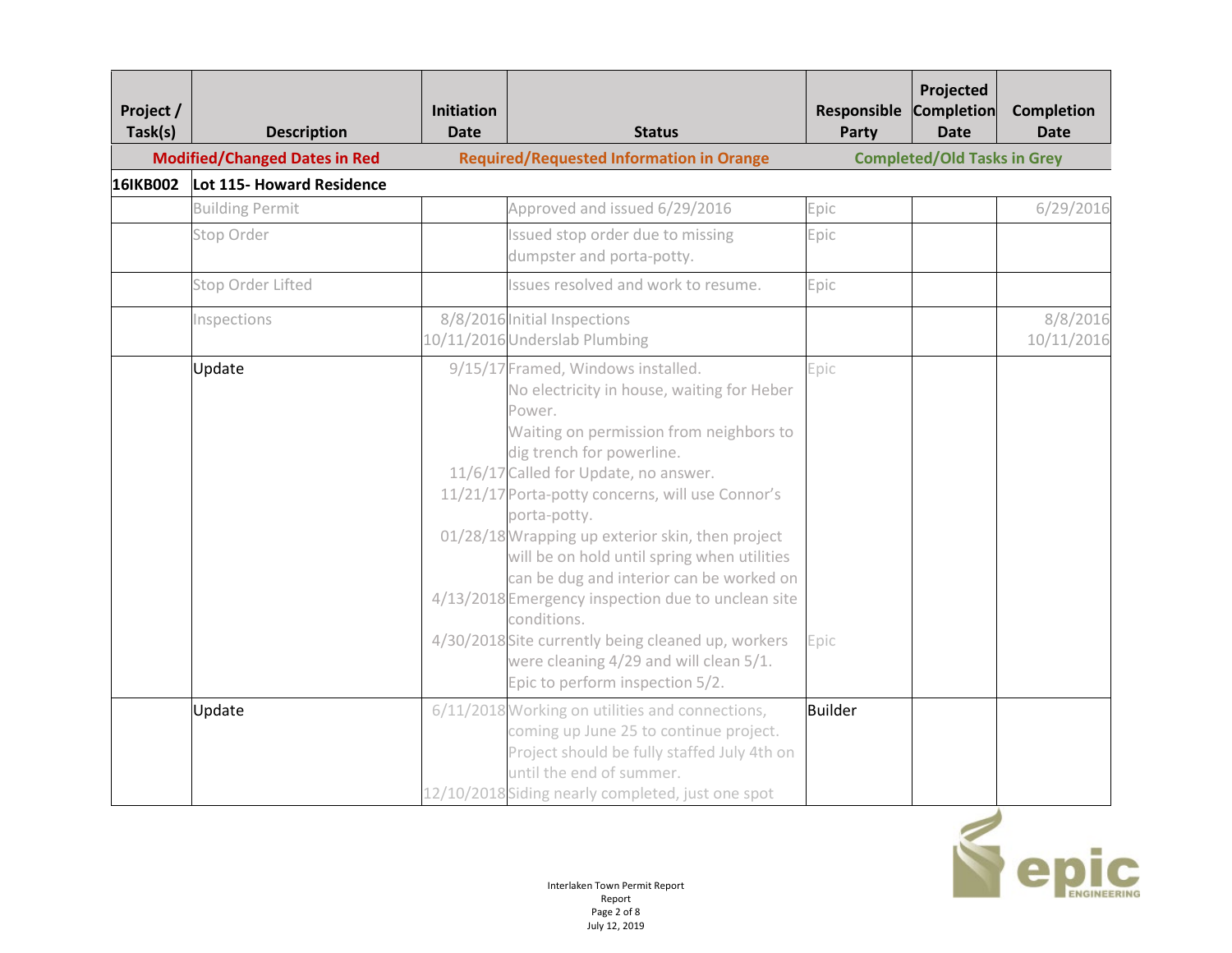| Project /<br>Task(s) | <b>Description</b>                                 | <b>Initiation</b><br><b>Date</b> | <b>Status</b>                                                                                                                                                                                                                                                                                                                                                                                                                                                                                                                                                                                                                                                                                                                                                                                                                                                                                                           | <b>Responsible</b><br>Party     | Projected<br><b>Completion</b><br><b>Date</b> | <b>Completion</b><br><b>Date</b> |
|----------------------|----------------------------------------------------|----------------------------------|-------------------------------------------------------------------------------------------------------------------------------------------------------------------------------------------------------------------------------------------------------------------------------------------------------------------------------------------------------------------------------------------------------------------------------------------------------------------------------------------------------------------------------------------------------------------------------------------------------------------------------------------------------------------------------------------------------------------------------------------------------------------------------------------------------------------------------------------------------------------------------------------------------------------------|---------------------------------|-----------------------------------------------|----------------------------------|
|                      |                                                    |                                  | above the door. Project on hold until<br>January to finish up siding. Portapotty will<br>be removed this week and toilet for<br>project will be located inside. Fire<br>Sprinklers installed and approved by Fire<br>Marshall<br>4-way inspection. Few minor corrections<br>to pass.<br>No inspections since 4-way, still working.<br>05/20/2019 Town Council Issued Stop Work Order for<br>ROW Issues.<br>06/03/2019 Epic (Joe and Josh) met with Kevin and his Owner/Epic<br>foreman to discuss the fixes needed for<br>the roadway. A clear plan was outlined<br>and work to repair the roadway began<br>today.<br>6/15/2019 The ROW has been stabilized prior to final Owner<br>compaction. The contractor will be<br>coming out to do compactions and finish<br>the repairs.<br>7/11/2019 Owner believes the repairs are complete,<br>Epic is awaiting compaction test results<br>before performing an inspection. | TC/Owner<br>Inspection<br>Owner |                                               |                                  |
| 18IKB001             | <b>Sheldon Residence</b><br><b>Building Permit</b> |                                  | 4/20/2018 Building Permit Issued                                                                                                                                                                                                                                                                                                                                                                                                                                                                                                                                                                                                                                                                                                                                                                                                                                                                                        | Epic                            |                                               |                                  |
|                      |                                                    |                                  |                                                                                                                                                                                                                                                                                                                                                                                                                                                                                                                                                                                                                                                                                                                                                                                                                                                                                                                         |                                 |                                               |                                  |

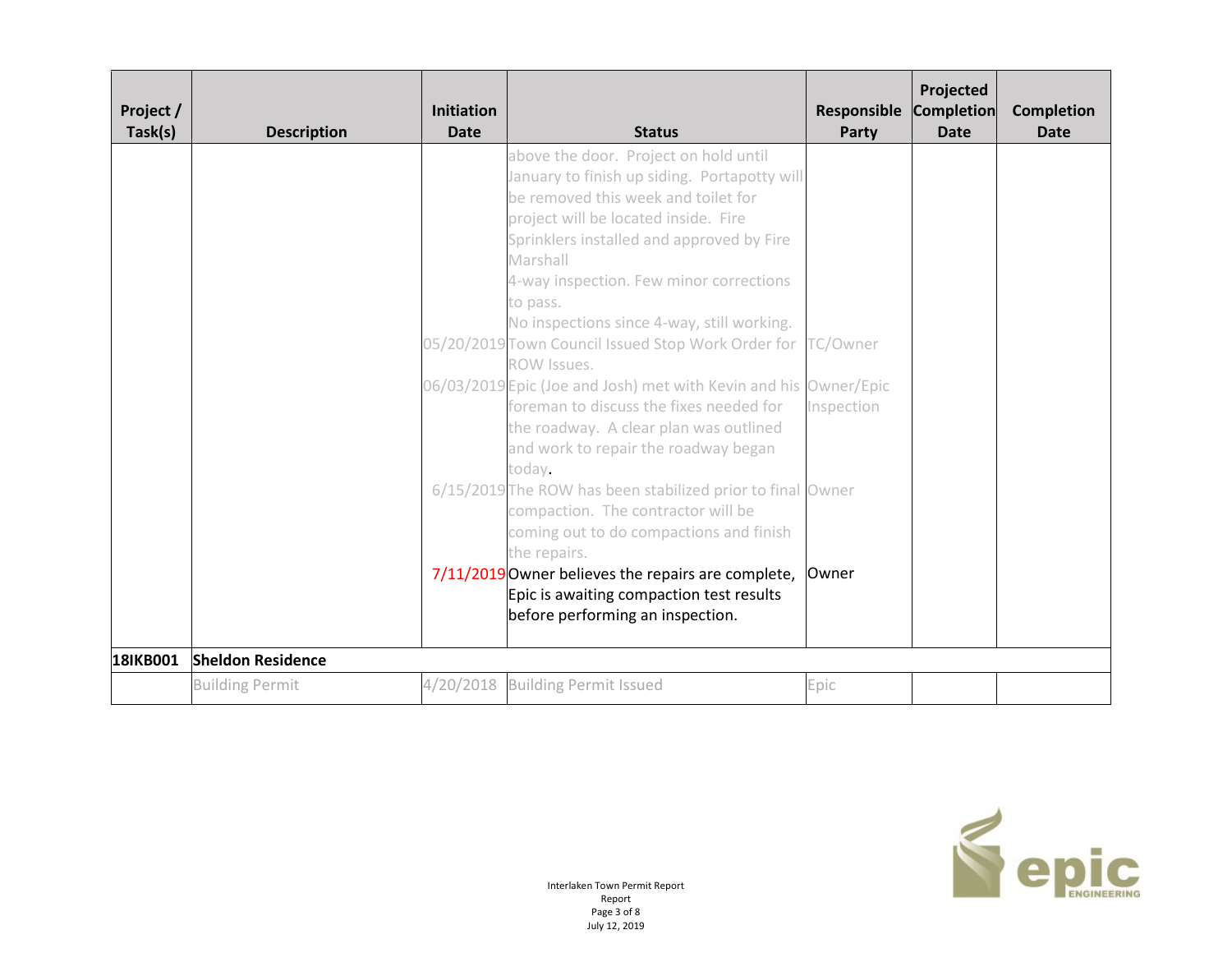| Project /<br>Task(s) | <b>Description</b>                 | <b>Initiation</b><br><b>Date</b> | <b>Status</b>                                                                                                                                | Responsible<br>Party | Projected<br><b>Completion</b><br><b>Date</b> | <b>Completion</b><br><b>Date</b> |
|----------------------|------------------------------------|----------------------------------|----------------------------------------------------------------------------------------------------------------------------------------------|----------------------|-----------------------------------------------|----------------------------------|
|                      | Update                             | 5/10/2018                        | Soil Excavation Issue-placed soil as fill on<br>neighboring lot. Not approved or<br>permitted.                                               | Epic                 |                                               |                                  |
|                      |                                    |                                  | 05/08/2019 Construction completed and Temporary<br>CO issued. Temporary due to Excavation<br>Issues with adjacent lots.                      |                      |                                               |                                  |
|                      |                                    |                                  | 5/15/2019 Sent Mr. Sheldon the Town forms for<br>Excavation Permits. Awaiting a submittal.<br>Still no submittal from the Sheldon's.         |                      |                                               |                                  |
|                      |                                    |                                  | Town Council Issued ROW Subsidance<br>Issue request. No response from owner.                                                                 | Owner                |                                               |                                  |
|                      |                                    |                                  | 06/03/2019 Followed up via email to find out if there<br>is a plan for Lot 12.                                                               | Owner                |                                               |                                  |
|                      |                                    |                                  | 06/15/2019 The Sheldon's submitted a partial<br>excavation permit application, they are<br>working on a site plan for that submittal.        | Owner                |                                               |                                  |
|                      |                                    |                                  | $07/12/2019$ Topo has been submitted and is ready for Epic<br>review. Checking on payment of fees. See<br>19IKBXXX                           |                      |                                               |                                  |
| 18IKB002             | <b>Daines Residence</b>            |                                  |                                                                                                                                              |                      |                                               |                                  |
|                      | <b>Building Permit Application</b> | 4/27/2018                        | Planning Commission comments and Epic Epic/PC<br>Site review comments sent back to<br>Daines. Structural review redlines to be<br>sent $5/1$ |                      |                                               |                                  |

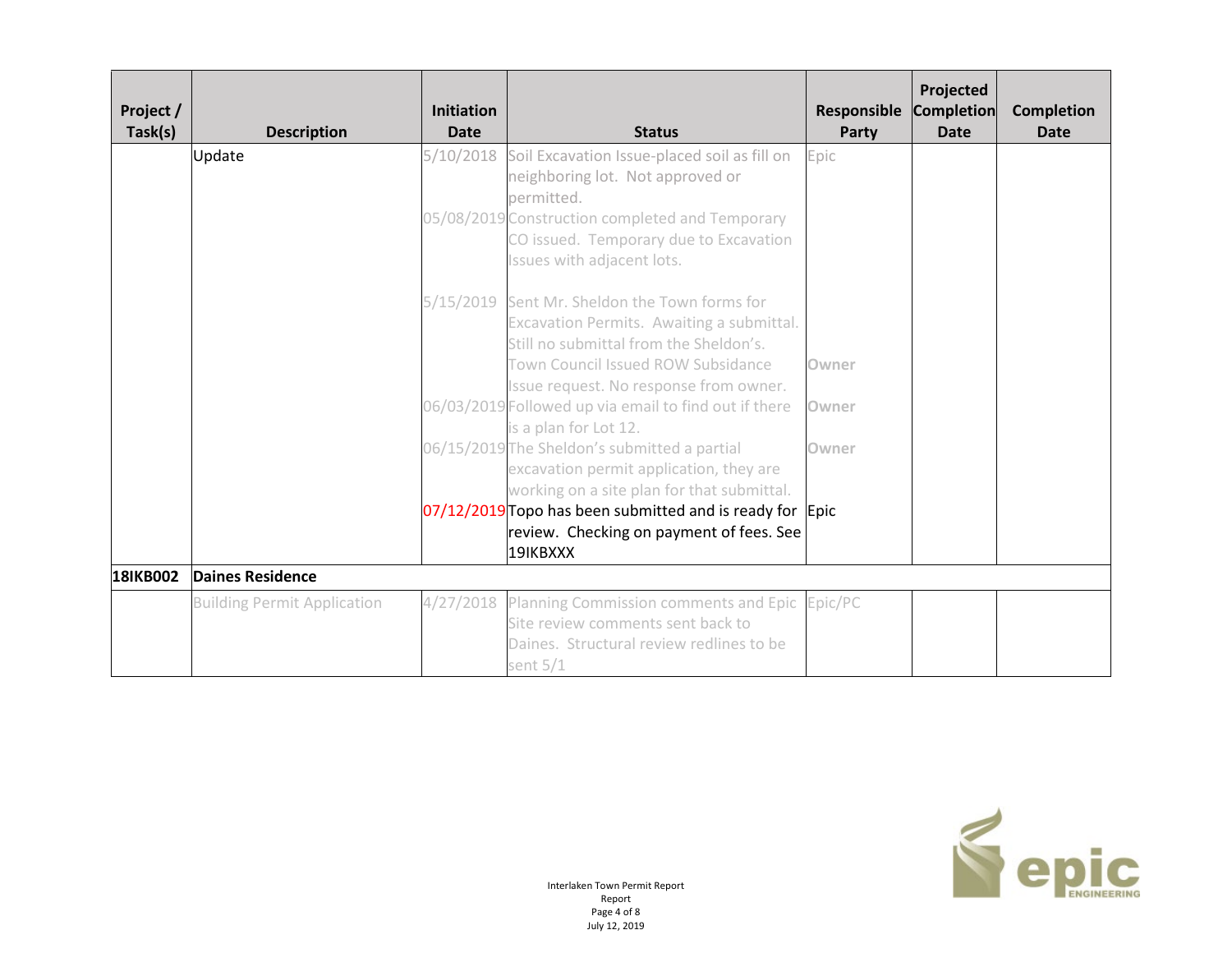| Project /<br>Task(s) | <b>Description</b>     | <b>Initiation</b><br><b>Date</b> | <b>Status</b>                                                                                                                                                                                                                                                                                                                                                                                                                                                                                                                                                                          | Responsible<br>Party                               | Projected<br><b>Completion</b><br><b>Date</b> | <b>Completion</b><br><b>Date</b> |
|----------------------|------------------------|----------------------------------|----------------------------------------------------------------------------------------------------------------------------------------------------------------------------------------------------------------------------------------------------------------------------------------------------------------------------------------------------------------------------------------------------------------------------------------------------------------------------------------------------------------------------------------------------------------------------------------|----------------------------------------------------|-----------------------------------------------|----------------------------------|
|                      | Site Issue             |                                  | 8/31/2018 SWPPP concerns, there are large amounts<br>of soil that could run into road and create<br>a mess.<br>8/31/2018 Emailed and called to notify of issue<br>9/10/2018 Emailed and called again to warn,<br>contractor instructed to fix silt fence or<br>explore other BMPs to prevent any issues.                                                                                                                                                                                                                                                                               | Epic                                               |                                               |                                  |
|                      |                        |                                  | 10/1/2018 Reminded of SWPPP implications at<br>inspection.                                                                                                                                                                                                                                                                                                                                                                                                                                                                                                                             | Owner                                              |                                               |                                  |
|                      | Update                 |                                  | 9/10/2018 Foundation walls have passed inspection,<br>construction progressing.<br>05/08/2019 Still working towards framing inspection<br>this month.<br>Town Council Issued ROW Subsidence<br>Issue, Matt Daines and Greg Harrigan<br>05/15/2019 confirm the issue is outstanding, however,<br>Matt is willing to fix with roadbase if that<br>is acceptable to TC.<br>Matt has hired a General Contractor to<br>06/17/2019 take over construction to hopefully have<br>project completed by September.<br>07/12/2019 SWPPP violation has been resolved,<br>construction progressing. | Epic<br>Epic<br><b>TC</b><br>Owner<br><b>Owner</b> |                                               |                                  |
| <b>18IKB003</b>      | <b>Gladwin Garage</b>  |                                  |                                                                                                                                                                                                                                                                                                                                                                                                                                                                                                                                                                                        |                                                    |                                               |                                  |
|                      | <b>Building Permit</b> | 7/31/2018                        | <b>Building Permit Application</b>                                                                                                                                                                                                                                                                                                                                                                                                                                                                                                                                                     | Epic                                               | 8/29/2018                                     |                                  |
|                      |                        |                                  | 9/11/2018 Conditional Building Permit Issued                                                                                                                                                                                                                                                                                                                                                                                                                                                                                                                                           | Epic                                               | 9/11/2018                                     | 9/11/2018                        |

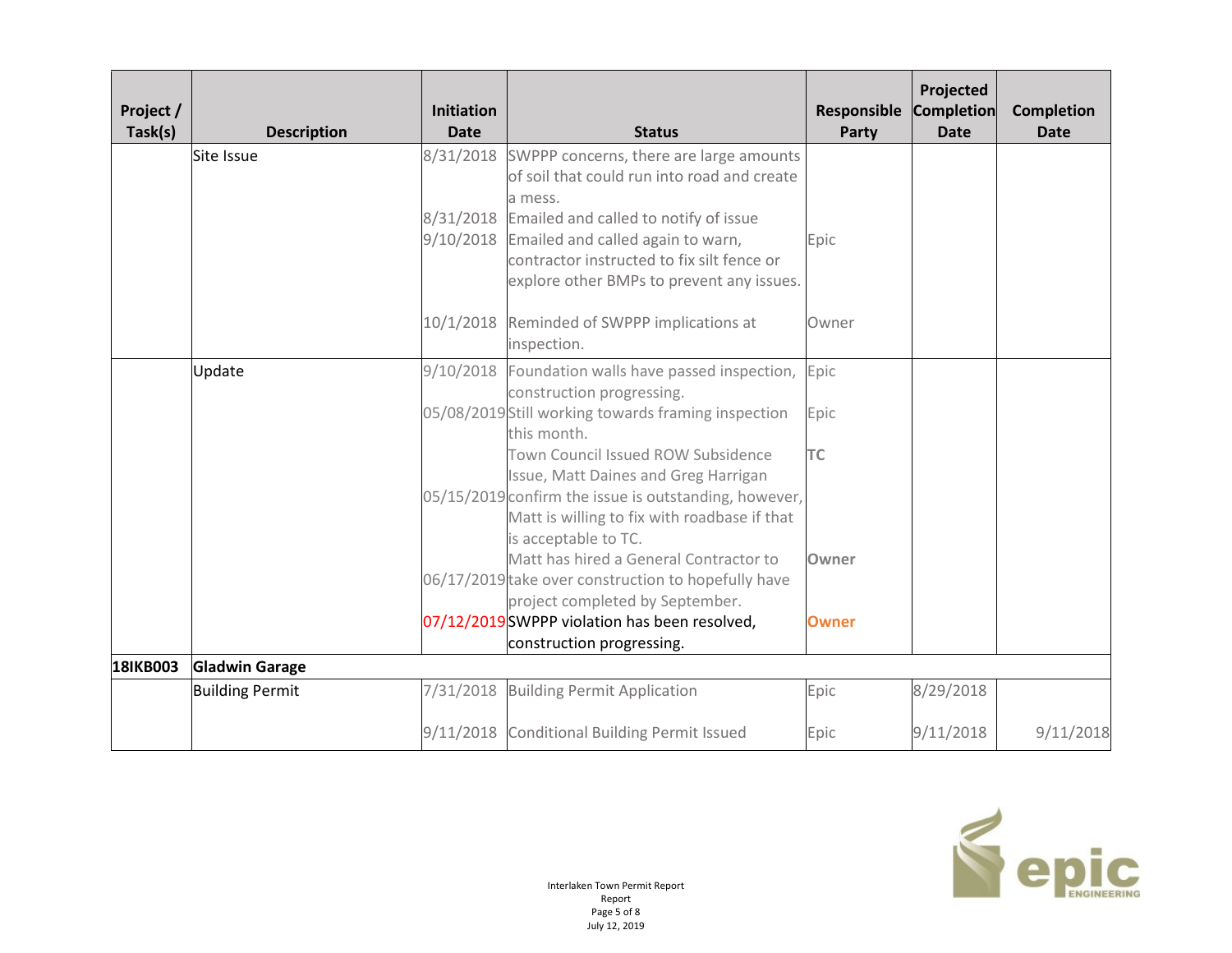| Project /<br>Task(s) | <b>Description</b>      | <b>Initiation</b><br><b>Date</b> | <b>Status</b>                                                                                                                                                                                                                                       | Responsible<br>Party            | Projected<br><b>Completion</b><br><b>Date</b> | <b>Completion</b><br><b>Date</b> |
|----------------------|-------------------------|----------------------------------|-----------------------------------------------------------------------------------------------------------------------------------------------------------------------------------------------------------------------------------------------------|---------------------------------|-----------------------------------------------|----------------------------------|
|                      | Update                  |                                  | 9/10/2018 Structural issues on building permit<br>application have delayed issuance of<br>permit. Epic recommends issuance of<br>conditional excavation building permit, so<br>that construction can begin while<br>structural issues are resolved. | Planning<br>Commission          | 9/10/2018                                     | 9/27/2018                        |
|                      |                         |                                  | 05/20/2019 Construction is progressing slowly but<br>forward.                                                                                                                                                                                       | Epic                            |                                               |                                  |
|                      |                         |                                  | 06/17/2019 Garage is ready for final, should be<br>scheduled any day now.                                                                                                                                                                           | Epic                            |                                               |                                  |
|                      |                         |                                  | 07/01/2019 Failed Final due to Powerline clearance<br>issue. Contractor to remedy before next<br>inspection.                                                                                                                                        | <b>Builder</b>                  |                                               |                                  |
| 191KB002             | <b>Wilcox Residence</b> |                                  |                                                                                                                                                                                                                                                     |                                 |                                               |                                  |
|                      | Permit Application      | 3/27/2019<br>4/2019<br>5/8/2019  | <b>Building Permit Application submittal</b><br>Resolved Epic and TC concerns<br>PC recommending TC approval                                                                                                                                        | Epic/TC<br>Owner<br>PC          |                                               |                                  |
|                      | Permit                  |                                  | 05/15/2019 Building Permit Issued                                                                                                                                                                                                                   | Owner                           |                                               |                                  |
|                      | Update                  |                                  | 06/03/2019 Project will be staked this week and<br>excavation scheduled to begin next week.<br>06/10/2019<br>07/12/2019 Construction under way                                                                                                      | <b>Builder</b>                  |                                               |                                  |
| 19IKB003             | <b>Ball Residence</b>   |                                  |                                                                                                                                                                                                                                                     |                                 |                                               |                                  |
|                      | Permit Application      | 04/2019<br>05/2019               | 04/22/2019 Building Permit Application submittal<br><b>Resolving TC concerns</b><br><b>Resolving Epic Structural Concerns</b><br>05/15/2019 Approved by TC, still working on Epic<br>structural concerns.                                           | Epic/TC<br>Owner<br>Owner<br>PC |                                               |                                  |

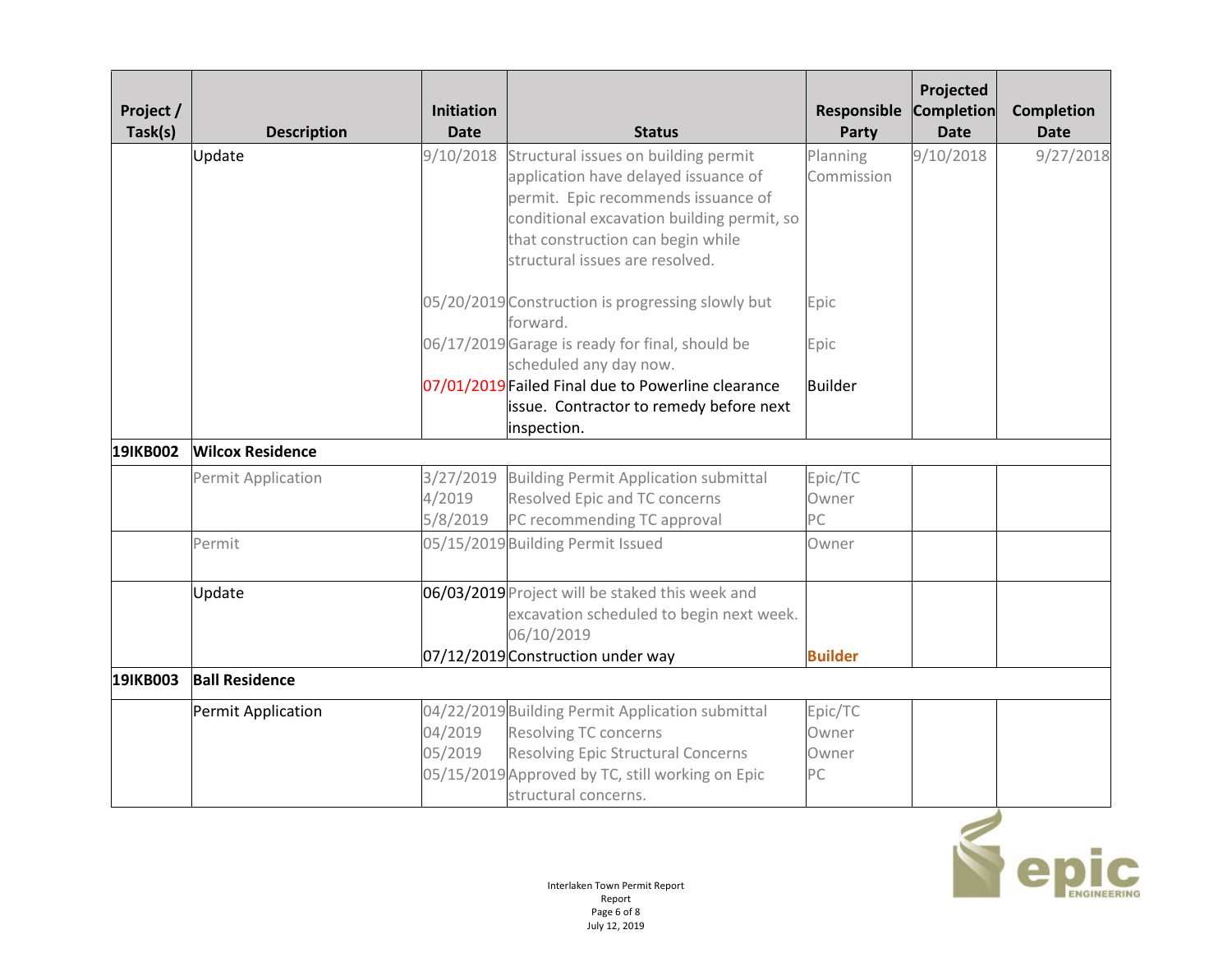| Project /<br>Task(s) | <b>Description</b>                | <b>Initiation</b><br><b>Date</b> | <b>Status</b>                                                                                                                                                        | Responsible<br>Party | Projected<br><b>Completion</b><br><b>Date</b> | <b>Completion</b><br><b>Date</b> |
|----------------------|-----------------------------------|----------------------------------|----------------------------------------------------------------------------------------------------------------------------------------------------------------------|----------------------|-----------------------------------------------|----------------------------------|
|                      |                                   |                                  | 06/17/2019 Working through structural concerns,<br>applicant has requested a conditional<br>building permit to begin excavation.                                     | Town/Epic<br>Owner   |                                               |                                  |
|                      | Update                            |                                  | 07/12/2019 Passed Footing/Rebar Inspection                                                                                                                           | <b>Owner</b>         |                                               |                                  |
| 191KB004             | <b>McNaughton Garage Addition</b> |                                  |                                                                                                                                                                      |                      |                                               |                                  |
|                      | Permit Application                |                                  | 06/15/2019 Owner has applied for a building permit to Owner<br>build a garage. Epic is waiting on<br>application and plan review fees to be<br>paid to begin review. |                      |                                               |                                  |
|                      | Update                            |                                  | 07/09/2019 Building Permit Issued, construction to<br>begin.                                                                                                         | <b>Owner</b>         |                                               |                                  |
| <b>19IKB005</b>      | Penman Residence Remodel          |                                  |                                                                                                                                                                      |                      |                                               |                                  |
|                      | Permit Inquiry                    |                                  | 06/03/2019 Informed owner of requirements for a<br>remodel permit.                                                                                                   | Owner                |                                               |                                  |
|                      | Update                            | 7/12/2019                        | Passed plan and structural, recommended TC/PC<br>to TC for approval                                                                                                  |                      |                                               |                                  |
| 191KB006             | 355 Bern Landscaping              |                                  |                                                                                                                                                                      |                      |                                               |                                  |
|                      | Update                            |                                  | 07/12/2019 Passed plan review, recommended to TC<br>for approval                                                                                                     | <b>TC/PC</b>         |                                               |                                  |
| 191KB007             | <b>Osborne Addition</b>           |                                  |                                                                                                                                                                      |                      |                                               |                                  |
|                      | Update                            |                                  | 07/12/2019 Working through structural comments,<br>passed our Plan Review.                                                                                           | Owner                |                                               |                                  |